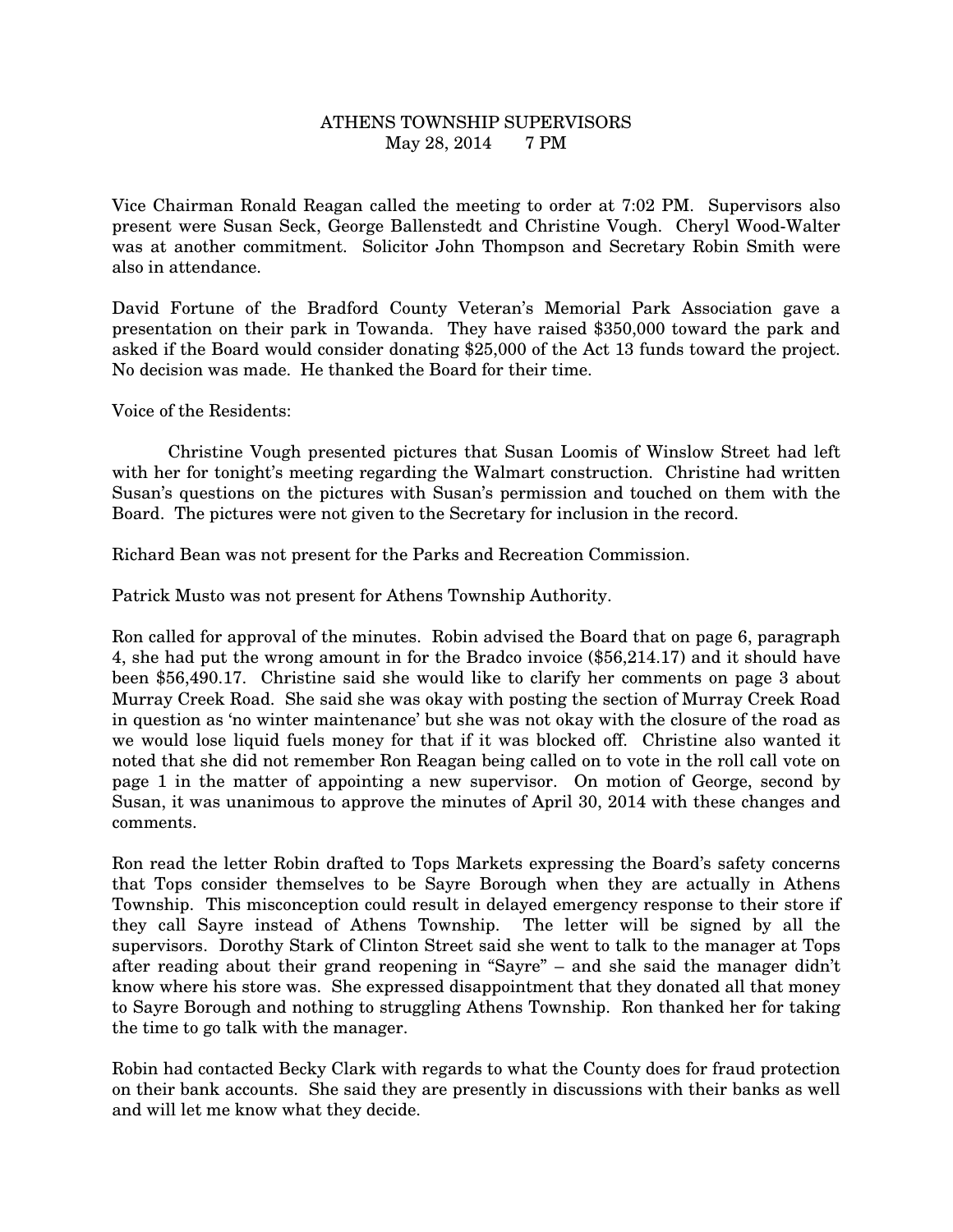Page Two Athens Township Supervisors May 28, 2014

The Cole/Drabinski/Consolidated Resources Zoning Map Amendment Hearing was set for July 9, 2014 at 6:30 PM. John Thompson will secure a stenographer and will also do the legal notice.

Robin presented an invoice from Bradco for an additional \$850.28 for the air tailgate on the new truck. Robin advised the Board that she spoke with Terry Sheets from Bradco and he had forgotten to include this in the original spec. Christine asked where we would get the money from and Robin said it could come from their equipment funds. She asked what account number that was in the budget and Robin showed her the highway account numbers. On motion of Ron, second by Christine, it was unanimous to pay for the air tailgate and to take the money for this from line item 437.200 in the General Fund budget.

Greater Valley EMS is having a public recognition event on June 10<sup>th</sup> at 6 PM for the valley communities who contributed toward their new air compressor. Robin had already responded for George and Cheryl and needed to know if anyone else was going. Christine will attend. Robin will RSVP for her.

Robin had been contacted by Joe Quatrini of Bradford County Conservation District (BCCD) to see if the township would consider being the application sponsor for a Growing Greener grant to do stabilization work in Orcutt Creek in Athens Township. There would be no cost to us, and BCCD would do all the work – we would just have to facilitate the application. On motion of Christine, second by George, it was unanimous to sponsor this application, and to have the Chairman sign the paperwork.

On motion of George, second by Christine, it was unanimous to pay the substitute cleaning person, Valerie Senese, \$10/hour with the township supplying all cleaning supplies.

Robin presented information for a possible partnership with Keep PA Beautiful for our Adopt-A-Township-Road program. They would become the administrator of the project, they would supply the signs, and we would supply everything else. Discussion was held as to what the benefit would be to us. On motion of Susan, second by Ron, it was unanimous NOT to partner with Keep PA Beautiful, and to administer our own program.

Robin received notification of a possible tax refund due to a change in assessment for Raymond and Helen Sheehan. The assessment difference is \$1700 for the removal of a pool. The Board would like Robin to get a figure from Ginger Kinner before they decide if they will approve the refund.

On motion of Christine, second by Susan, it was unanimous to accept the monthly reports as presented.

On motion of Ron, second by Susan, it was unanimous to approve the payment of the monthly bills as presented. A complete listing of revenues and expenditures is on file in the office of the Treasurer.